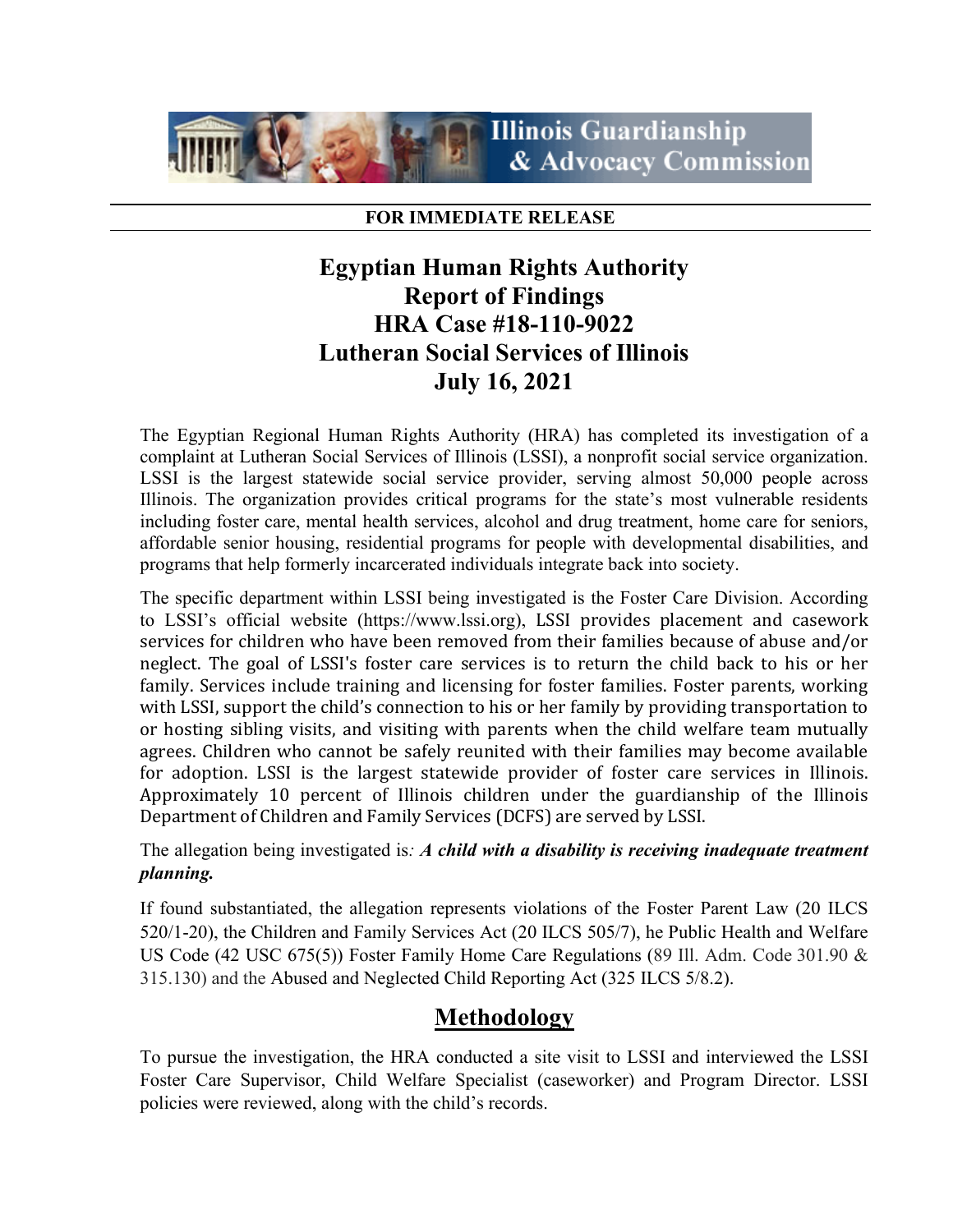### **Findings**

The complaint states that a child in DCFS (Department of Children and Family Services) custody, received inadequate treatment planning while placed in LSSI foster care. The caseworker is reportedly not fulfilling the required 3 monthly visits to track the child's progress. The lack of planning for family visitation is disruptive and has forced the child to miss school and doctor's appointments when advance notice was not given to the foster family as per the complaint.

According to the Illinois DCFS website, every year, thousands of foster families across Illinois provide a temporary safe haven for children who have been placed in DCFS care by local courts. DCFS strives to reunite children with their birth families, and nearly half of all foster children are reunified with their families within 12 months. When reunification simply is not possible, as determined by the courts, many foster families choose to adopt the children they have cared for. Where it is in a child's best interest, DCFS and the courts may place a foster child in the home of a willing and able relative.

According to the Illinois DCFS website, the department makes every effort, under court supervision, to [reunite](https://www2.illinois.gov/dcfs/lovinghomes/families/Pages/Family-Preservation-Services.aspx) children with their families whenever possible and as quickly as possible. DCFS and nonprofit agency staff engage parents to assist them in making the positive changes necessary to remediate the safety issues that cause their children to be removed from the home in the first place. A concurrent plan is developed with all children placed in substitute care settings to ensure a permanent life plan is ready for them if reunification becomes impossible, ideally with a loving family through adoption.

An overall record review by the HRA indicated that this child was removed from his parents care at birth and placed in a traditional licensed foster home. He remained in this home for 6 months and was then placed with a second traditional licensed foster home for 4 months. In August of 2015 he was placed in relative placement with his great grandmother until he was removed from her care in August of 2017 while an investigation was conducted. While he was in her care, both parents' rights were terminated on October 7, 2016, and the child's court ordered Service Plan Placement Goal was changed to adoption. He was placed in a third traditional licensed foster home where he remained, along with his younger brother for 2 months, until he was placed in a fictive kin placement in October of 2017, when it was decided that he would be better served in a home where he would be the only child. The fictive kin is a relative to the most recent traditional licensed foster home provider. The child and fictive kin had built a relationship while he was in the home of the provider, thus the new foster care provider was labeled fictive kin. According to DCFS, "Fictive Kin" is defined as an individual who is not related by birth, adoption, or marriage to a child, but who has an emotionally significant relationship with the child. The fictive kin started the process of adopting the child, however, when the investigation of the great grandmother was completed, the child was reunited with his brother and great grandmother in her home on August 24, 2018. The State of Illinois is still guardian of the child and the great grandmother is now pursuing adopting the child.

For purposes of this investigation, we will focus on the Illinois Department of Children and Family Services Family Service Plan (FSP) dated 5/10/2018. The FSP states the goal was changed to adoption on 10/7/2016 and both parents' legal rights were terminated on that same date. For the Concurrent Plan, it states, "If the adoption falls through with the current placement,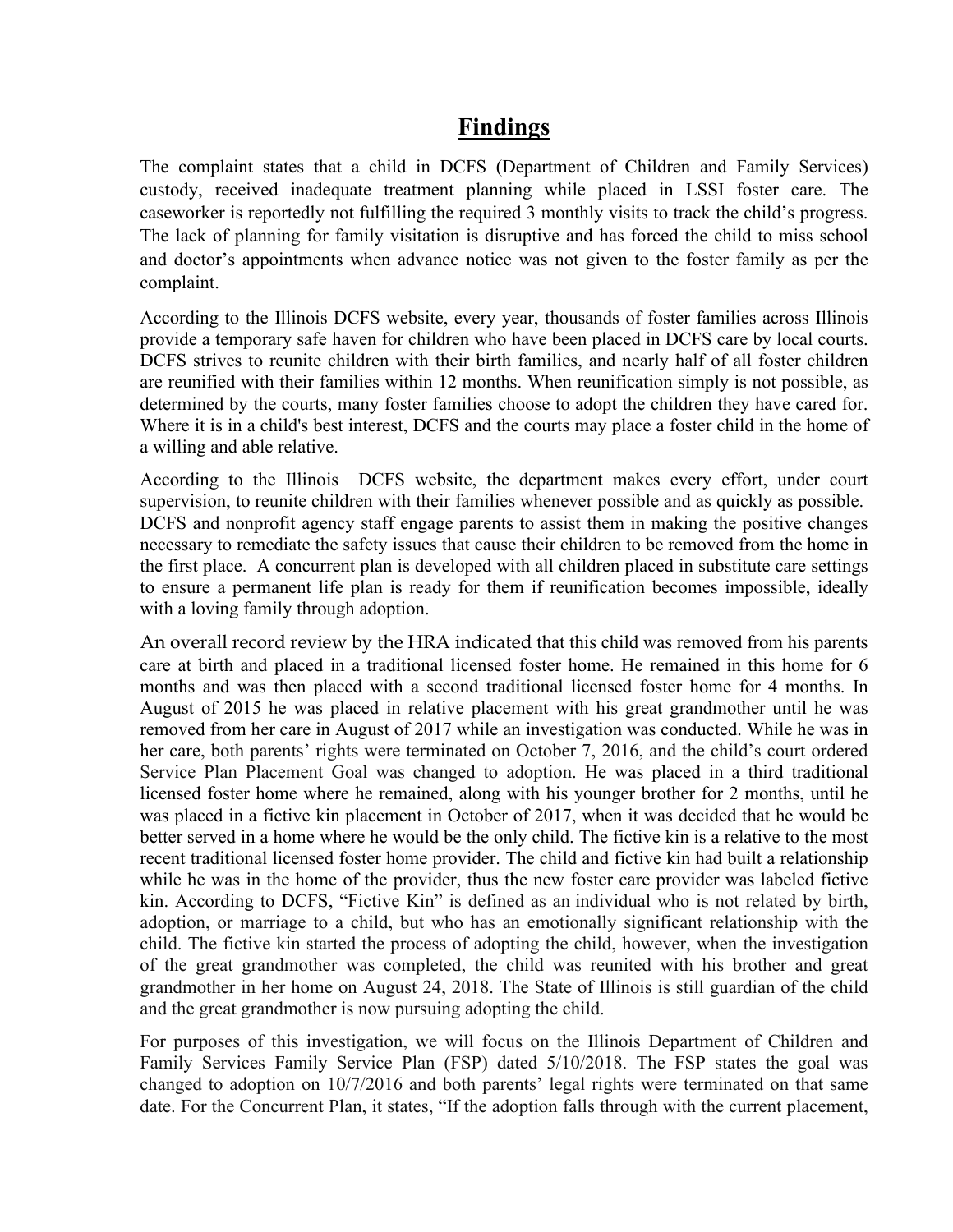the child will be placed into a different home and the goal will remain adoption and an adoption placement will be established." It lists his living arrangement as home of fictive kin and his permanency goal of adoption with a planned achievement date of 9/28/2018. The Evaluation Narrative reads as such: "The adoption has not been completed. [Child] was moved from relative placement in August of 2017 due to the caregiver being barred from adopting due to background history. He is currently in a fictive kin foster home. The child will have to be in the same home for 6 months before the adoption can be approved. The previous relative caregiver, (great grandmother), is working to get (child) and his sibling back into her home. Child will be placed in the current caregiver's home for 6 months on 5/1/18. The subsidy paperwork is completed but will be updated of what happened in the last 6 months and be sent to the adoption attorney on 5/1/2018."

According to the records, the child had 12 visits to the great grandmother's home from April 6, 2018-August 20, 2018. Some visits were supervised by the caseworker while other times the caseworker dropped in unannounced to check on the child. There were 2 additional overnight visits, and the caseworker dropped in on those visits as well. The caseworker continued to drop in on the child after he was placed in great grandmother's custody.

The HRA requested policy relating to visitation and service planning and no information was provided by LSSI. The Associate Executive Director stated that she is not aware of any LSSI policies that address those issues and stated that LSSI follows DCFS guidelines on each of those situations. The HRA also saw no documentation in the records received stating that the planning of the staff visits were disruptive to the family.

The HRA reviewed the case worker's contact notes, case entry notes, case-aide visitation notes and DCFS visiting records and there was no mention of the case worker visiting with the child in the caregiver's home. The caregiver stated that the caseworker would pick the child up from the home for visits but didn't always enter the house. The caregivers would take the child to the car and put him in the car seat. When the case manager did come into the home, it is alleged that she never discussed the child and only looked in the child's room. During the site visit, the caseworker was asked about the home visits and she was very vague in her answers and stated that there were 3 monthly visits to the home and they sometimes occurred in the yard. She looked to the others in the room to answer the questions posed. LSSI staff, during the site visit, made the assumption that the foster family was upset with the process as they wanted to adopt the child and that their complaints about the case worker were not valid. The HRA questioned the case worker on whether the child had developmental disabilities or delays and she said he did not. While reviewing the records, the HRA found multiple doctors and educational reports that suggest that the child has mild-moderate deficits in several areas.

# **Mandates/ Regulations**

### **According to the Foster Family Home Care regulations (89 Il Admin Code 301.90):**

"5) When the Department determines that a child requires specialized foster care services, the Department shall provide the following minimum services: **…** C) Monitor the child's health,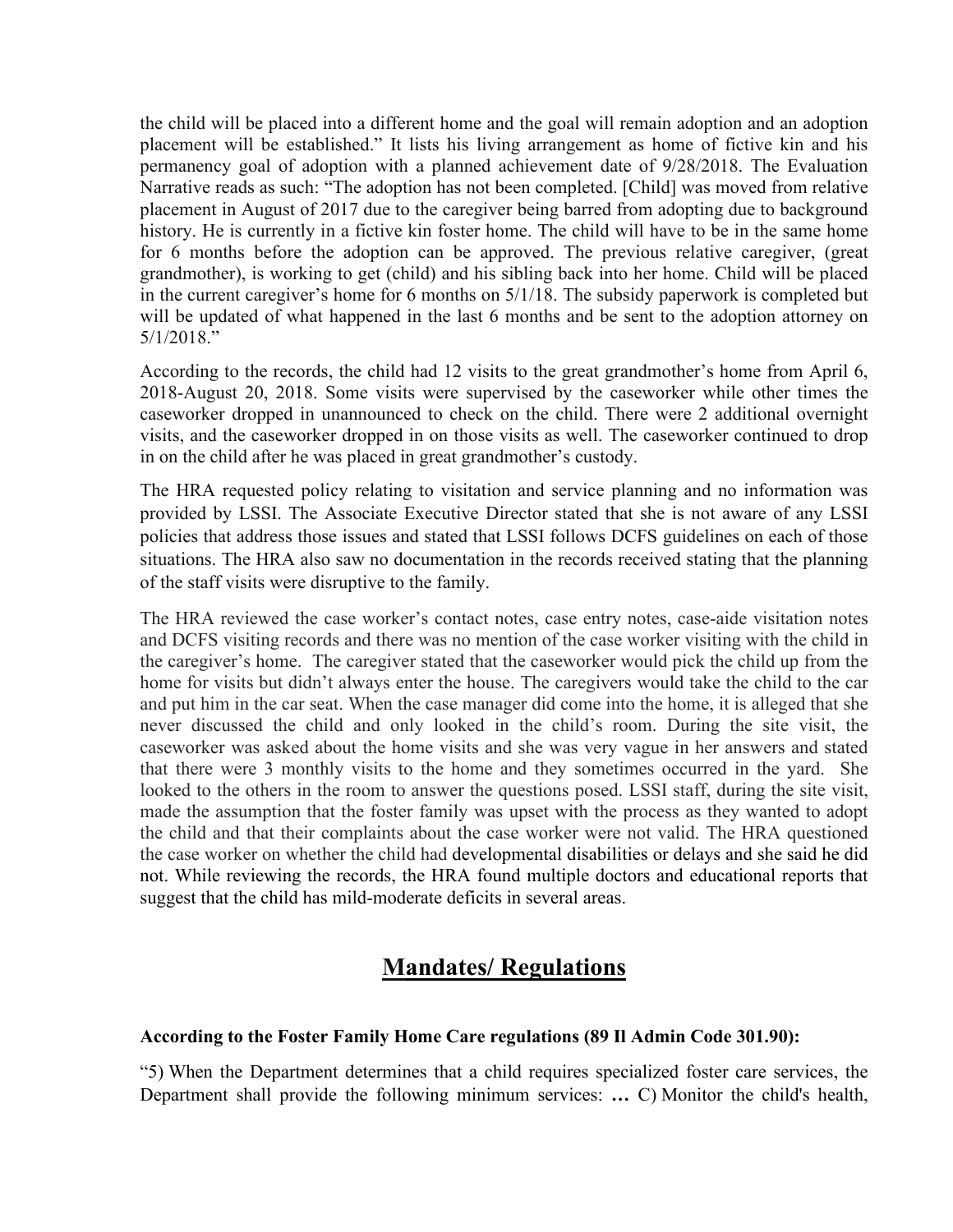safety and wellbeing and the child's and caregiver's compliance with the service plan. The child's caseworker shall: i) visit the child at least 3 times per month. At least one visit per month must take place in the caregiver's home; ii) arrange for all recommended support services, mental health and/or medical treatment for the child, contact each service provider monthly, and obtain written client progress reports from each service provider on a quarterly basis; iii) participate in the quarterly Child and Family Team Meetings; iv) participate in the semiannual Administrative Case Reviews; and v) request a CAYIT if the child's needs cannot be met in his or her current placement setting, even with additional services or supports. The CAYIT team shall develop recommendations regarding services, interventions and placement settings best able to meet the child's needs."

### **According to Foster Parent Law (20 ILCS 520/1-20):**

"Sec. 1-5. Legislative findings. Family foster care is an essential service for children and their families who have been separated due to the tragedy of child abuse, neglect, or dependency. When children have been separated from their families, it is the responsibility of the child welfare team to respond to the needs of the children and their families by means including (i) providing protection and nurture to children in a safe, healthy environment; (ii) meeting the developmental and emotional needs of the children, including maintaining and promoting a child's emotional attachment to his or her own family; (iii) protecting and promoting the child's cultural identity and heritage; and (iv) working toward permanency for children by connecting them to safe, nurturing relationships intended to last a lifetime, preferably with their own family. Foster parents are an essential part of and fulfill an integral role on the child welfare team along with children in care who are old enough to participate in planning and services, parents of children in care, caseworkers, and other professionals serving the child and family. By providing care for children and supporting the attachment of children to their families in a manner sensitive to each child's and family's unique needs, the foster parent serves the child, the family, and the community.

In order to successfully fulfill their role on the professional child welfare team, foster parents must be committed to the goal of the child welfare program and must provide care to children and promote the best interests of the children and families served. In order to achieve this goal, foster parents must understand and be sensitive to issues of culture, ethnicity, religion, and children's connectedness with their families and must maintain a level of care, conduct, and demeanor that is consistent with the high professional ethics demanded of all other members of the child welfare team. Sec. 1-20. Foster parent responsibilities. A foster parent's responsibilities include, but are not limited to, the following: … (3) The responsibility to advocate for children in the foster parent's care…. (17) The responsibility to provide care and services that are respectful of and responsive to the child's cultural needs and are supportive of the relationship between the child and his or her own family; the responsibility to recognize the increased importance of maintaining a child's cultural identity when the race or culture of the foster family differs from that of the foster child; and the responsibility to take action to address these issues."

# **Conclusion**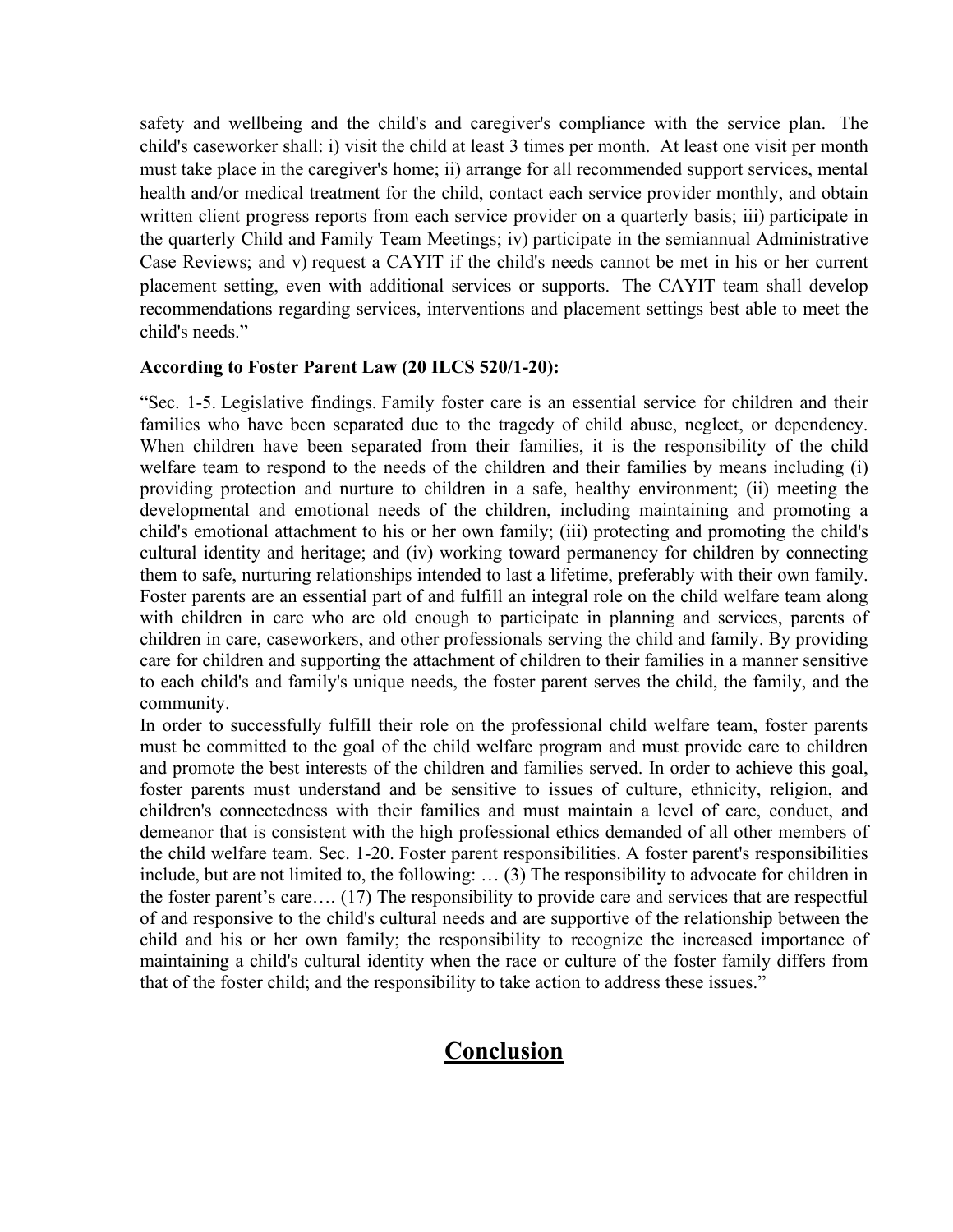According to the complaint, a child placed in DCFS custody, with a case managed by LSSI, did not receive adequate treatment planning while in foster care. DCFS's version of a treatment plan is called a Service Plan. A Service Plan is a written plan on a form prescribed by the Department toward the permanency goal for the child required by The Public Health and Welfare US Code (42 USC 675(5)), Abused and Neglected Child Reporting Act (325 ILCS 5/8.2) and Foster Family Home Care Regulations (89 Ill. Adm. Code 301.90 & 315.130). The Service Plan dated 5/10/2018 states that there were "No specific court orders affecting how services are to be delivered." The goal was changed to adoption on 10/7/16 and both the fictive kin foster parents and the great grandmother were interested in adopting the child. However, both had open investigations for abuse/neglect and the child had not been in the fictive kin's placement for more than 6 months, as required for the adoption process to be started. For the Concurrent Plan, it states, "If the adoption falls through with the current placement, the child will be placed into a different home and the goal will remain adoption and an adoption placement will be established." The investigation against the great grandmother concluded with no findings and the child and sibling were placed back into her care.

The goal of DCFS is family preservation and reunification. The foster family's role in this process is to support the attachment of children to their families in a manner sensitive to each child's and family's unique needs, the foster parent serves the child, the family, and the community. The goal of family reunification was met in this case as the child has been reunited with his brother and great grandmother. The great grandmother will need to refile the paperwork to adopt the child after he is back in her home for 6 months. Therefore, the goal of adoption had not yet been met, although DCFS records show that they are assisting the great grandmother with this process.

And finally, the complaint alleged that the lack of planning for family visitation is disruptive and has forced the child to miss school and doctor's appointments when advance notice was not given to the foster family. After reviewing the records, the HRA cannot conclude that a lack of planning by LSS caused disruption to the child due to the lack of evidence.

The complaint alleges that the caseworker did not fulfill the required 3 monthly visits to track the child's progress. According to Foster Family Home Care regulations (89 Ill. Adm. Code 301.90), a child receiving foster care services shall be visited by the caseworker at least 3 times per month and at least one visit per month must take place in the caregiver's home. The case worker appears to have been diligent in ensuring the child, his brother and great grandmother maintained a connection while the investigation was ongoing. However, there is no documentation to support that the caseworker visited the child once a month in the caregiver's home as outlined in Foster Home Care regulations (89 Ill. Admin Code 301.90). According to the notes, there was no mention of the caseworker visiting the home. Therefore, the HRA **substantiates** that the caseworker did not fulfill this part of the terms of the Foster Family Home Care Regulations.

# **Recommendations**